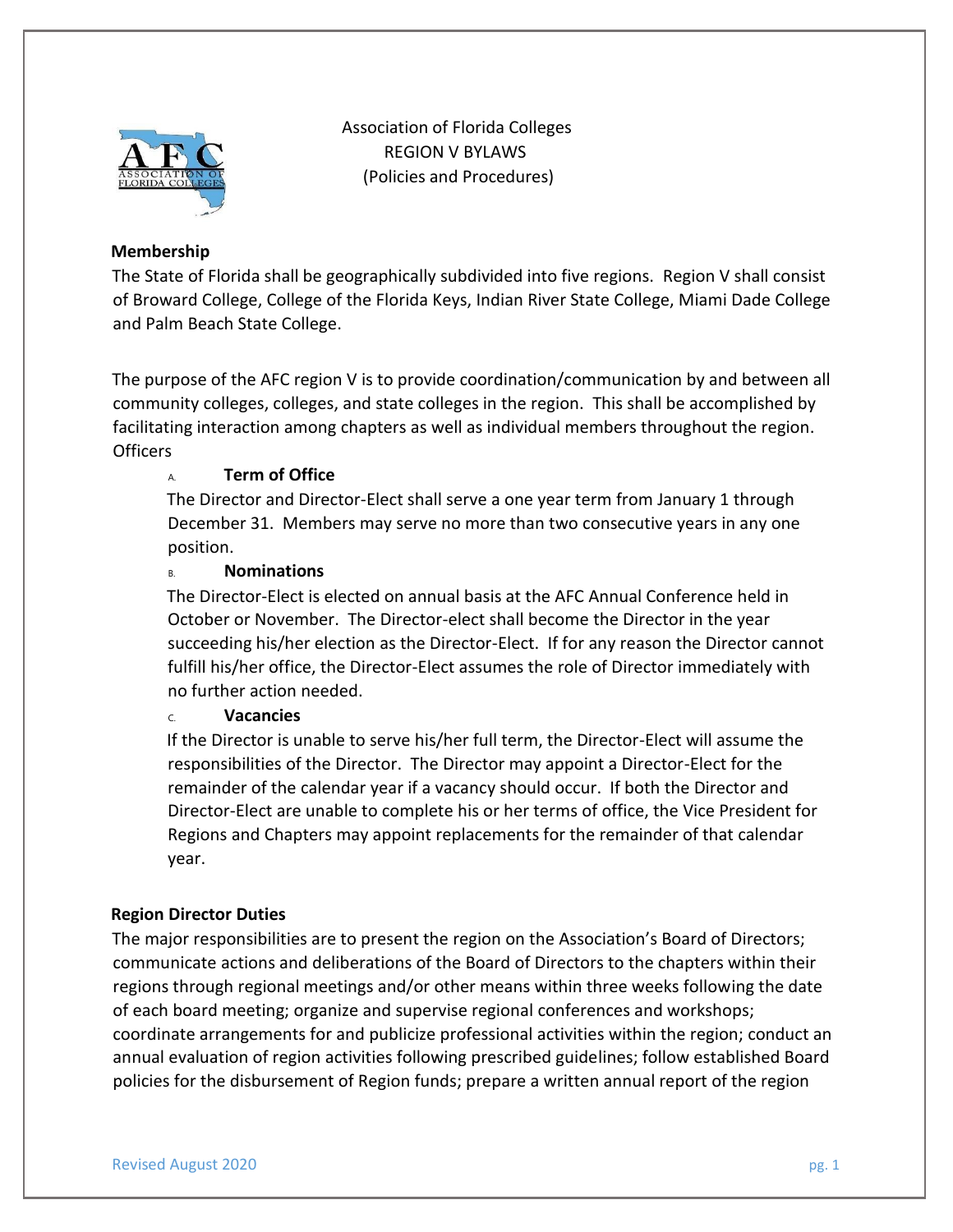which shall be submitted to the Association's Award committee for judging in the Region of the Year competition.

### A. **Goals and Objectives**

The Director is responsible for reporting all goals and objectives from their region (region and chapters) to the Chair of the Planning and Development Committee by or before the annual AFC Leadership/Legislative Conference.

#### B. **Chapters**

The Director should nurture struggling chapters with support and ideas.

### C. **Board of Director's Meeting**

The number of meetings of the board of Directors is determined at the beginning of the calendar year, usually three per year. The AFC president designates the dates and sites for said meetings. When matters require action prior to the next meeting of the Board of Directors, the President (or designee) may poll members of the Board via email, survey, conference call or other medium.

The Director, Director-Elect, or their designee should attend each meeting. The Director should bring detailed written report and send the email copy of the report to the Tallahassee office to be distributed by email to all members of the board of region activities since the last meeting. The Director will also give a brief verbal report highlighting the region's activities.

### D. **AFC Workshops and Conferences**

The Director should attend all state held AFC workshops, conferences, including: Leadership/Legislative Conference, Membership Development Conference, and the AFC Annual Conference.

## E. **Chapter President's Meeting**

The director should schedule a minimum of four meetings of the chapter presidents each year. While the dates of the meetings are flexible, the meetings should be held prior to or if possible, in conjunction with the following:

1st Meeting - Leadership/Legislative Conference/Region Conference Planning

2<sup>nd</sup> Meeting- Region Conference

3rd Meeting - Membership Development Conference

4th Meeting - Annual Conference/Chapter of the Year Competition

In light of current resources available, meetings may be conducted via Telephone conference calls, Skype, Facetime or any other on-line method.

### F. **Communications**

1. Distribution of Information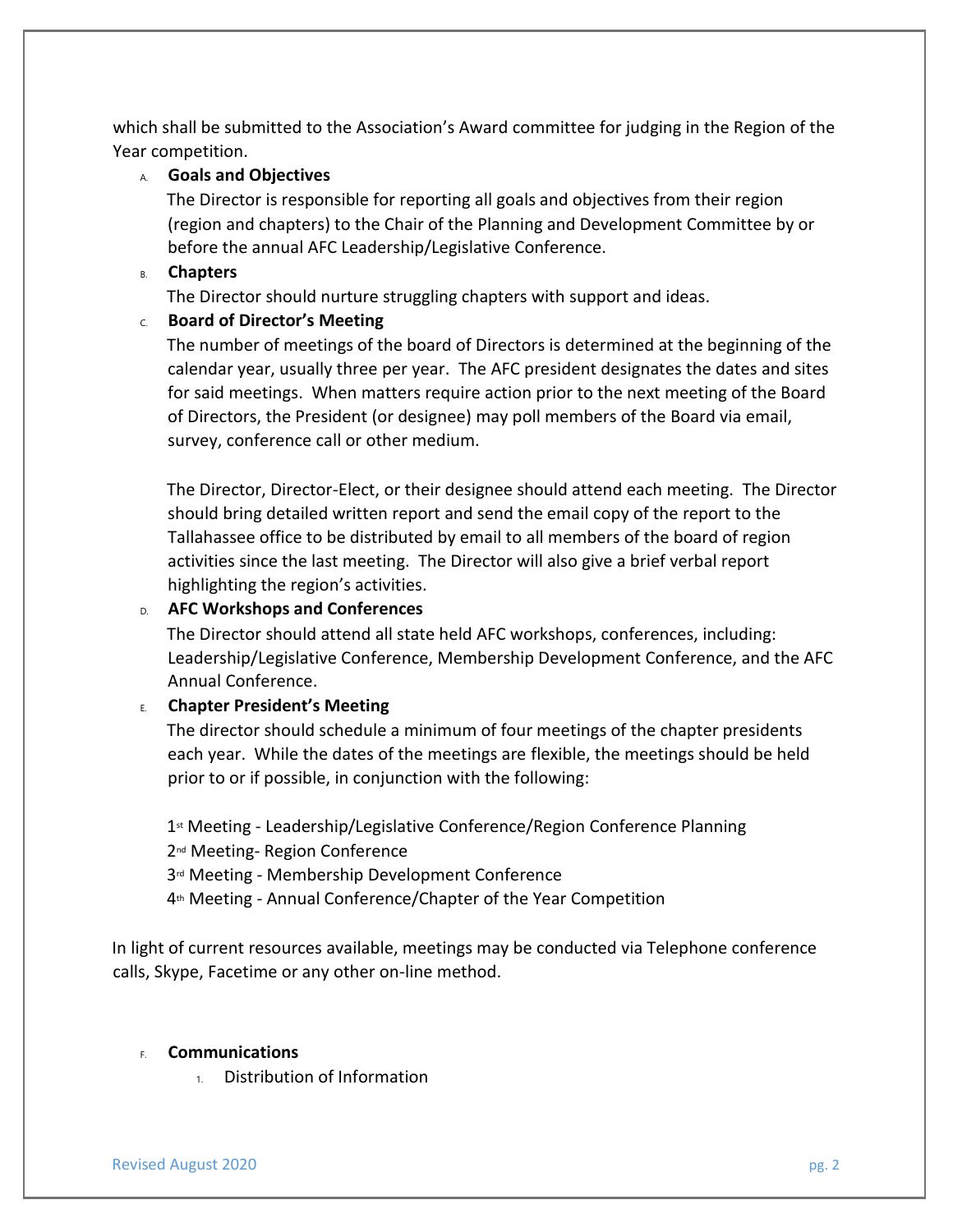The Director must distribute Association information to chapter presidents and Director-Elects for distribution to their members.

2. Newsletters

 A region Newsletter should be published at least quarterly. The newsletter may be transmitted in an email format to each chapter president for distribution at their chapter. A copy should also be sent via email to publications@myafchome.org and to the current Chief Operating Officer. The newsletter can also double as the Directors written board report. The newsletter should include, but not limited to: Chapter activities as submitted by chapter presidents, region activities and news, and state information i.e., conference and workshop information, membership drive information and service opportunities.

3. Current Articles

The Current is published and emailed five times each year including:

### **Emailed Deadlines**

Pre-Legislative (March) February 4 Post-Legislative (June) May 4 Membership (September) August 20 Pre-Convention (October) September 21 Post-Convention (December) November 9

In light of current resources available, meetings may be conducted via Telephone conference calls, Skype, Facetime or any other on-line method.

The Director will submit an article to the AFC state newsletter, Current, prior to at least two of the publication dates. The article should represent region information or activities conducted by the chapters.

#### **Director-Elect Duties**

The Director is assisted in all aspects of Region business by the Director-Elect. The responsibilities of the Director-Elect are to serve in the absence of the Director and perform all other duties assigned by the Director. The Director-Elect shall get a copy of all Region V Spring/Summer Conferences from the Director prior to the Annual Conference month (October/November). The Region should pick a location and date for the next Region V Conference and have it posted to the AFC website calendar before the Director-elect becomes Director (December).

#### **Region V Spring/Summer Conference**

The Region Director and Chapter Presidents should pick a date for the next Region V Conference and have it posted to the AFC website calendar. The Director may choose to appoint a committee to help with conference preparations. The Director may choose to ask other chapters for assistance as needed.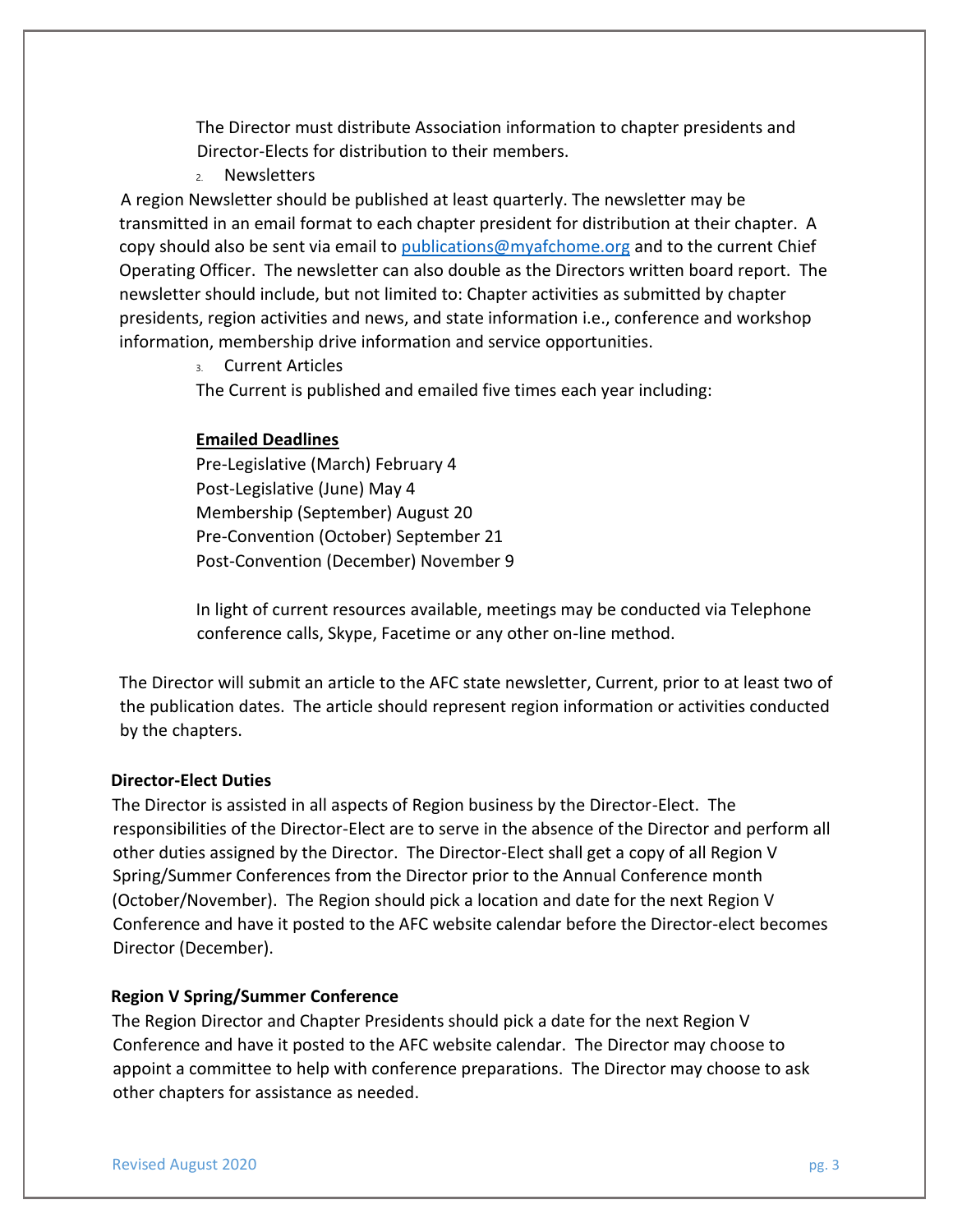The Region Director and Chapter Presidents shall agree on a registration fee that will be charged to pay for all conference expenses. Any profits from the conference will be put into the Region V Account. Accurate records and receipts will be kept and forwarded to **EJohnson@myafchome.org.** Each chapter will bring three or more door prizes to the conference. Professional development opportunities must be part of the agenda. There should also be a legislative and AFC component.

# **Region V Meeting at Annual Conference**

It is the Director's responsibility to facilitate the region meeting at the annual AFC conference to include the following:

- 1. An agenda of all items to be covered at the meeting
- 2. Acknowledgement of the Chapter Presidents, also known as the Lifesaver Awards (plaque, certificate, gift, etc.).
- 3. Acknowledgement of Region Lifesaver Award(s) at the discretion of the Director (Plaque, certificate, gift, etc.).
- 4. Acknowledgement of one Unsung Hero for each chapter (Plaque, certificate, gift, etc.) at their discretion.
- 5. Acknowledgement of one Region Unsung Hero at the discretion of the Director (plaque, certificate, gift, etc).
- 6. Financial report for the year.
- $7.$  Nomination and voting for the Director-Elect<sup>1</sup>
- 8. Facilitate reports from each Chapter President summarizing the year's activities and expectations for the coming year.
- 9. Conduct any outstanding region business.
- 10. Closing comments by the incoming Director (Currently Director-Elect)
- 11. Allot time for candidates for state officers to address the region members.

### **Chapter of the Year Competition**

Each college is encouraged to submit a chapter book entry for the Chapter of the Year competition. The chapter books should be created and sent directly to the Awards Committee Chairperson. All chapter books should follow the criteria and deadline established by the AFC's Awards Committee. Chapter books are judged by the awards committee and every college will receive acknowledgement for their efforts.

### **Region of the Year Competition**

The Director is encouraged to submit a Region book entry for the Region of the Year competition. The Region book should be created within the criteria and by the deadline established by AFC's Award Committee and published in the Leadership Manual.